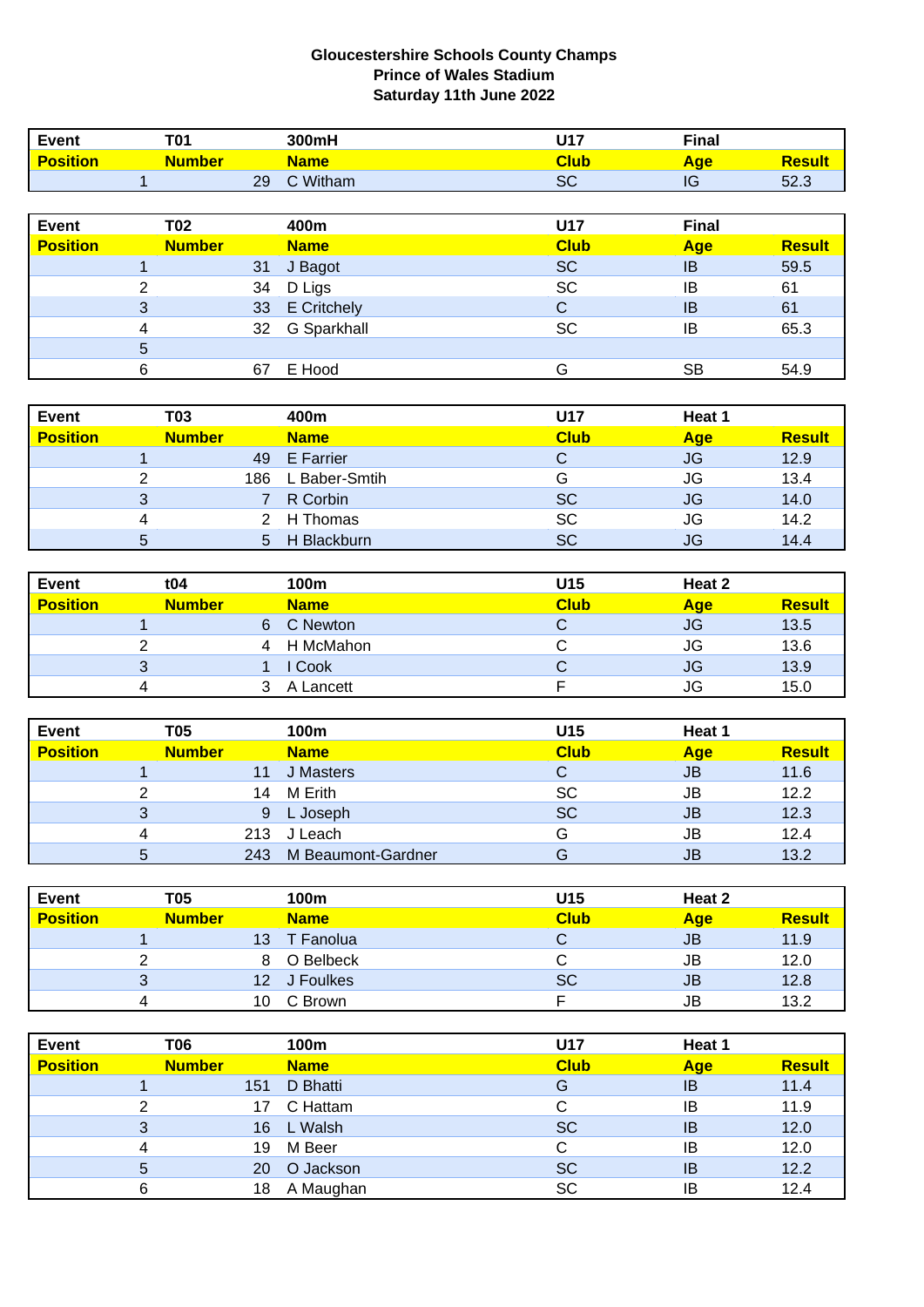| <b>Event</b>    | T07           |    | 100m        | U19         | <b>Final</b> |               |             |
|-----------------|---------------|----|-------------|-------------|--------------|---------------|-------------|
| <b>Position</b> | <b>Number</b> |    | <b>Name</b> | <b>Club</b> | <b>Age</b>   | <b>Result</b> | <b>Wind</b> |
|                 |               | 21 | A Klemz     | C.          | <b>SB</b>    | 11.5          |             |
|                 |               |    |             |             |              |               |             |
|                 |               | 28 | E Julin     | <b>SC</b>   | SG           | 13.2          |             |

| <b>Event</b>    | T08           |     | 100m            | U17/U19     | Heat 1 |               |             |
|-----------------|---------------|-----|-----------------|-------------|--------|---------------|-------------|
| <b>Position</b> | <b>Number</b> |     | <b>Name</b>     | <b>Club</b> | Age    | <b>Result</b> | <b>Wind</b> |
|                 |               | 23  | L Baldwin       | С           | IG     | 13.3          |             |
|                 |               |     | 25 C Walsh      | С           | IG     | 13.3          |             |
|                 | 3             | 27  | <b>B</b> Knibbs | С           | IG     | 13.4          |             |
|                 | 4             | 205 | A Fitzgerald    |             | IG     | 13.6          |             |

| <b>Event</b>    | T08           |     | 100m            | U17/U19     | Heat 2     |               |             |
|-----------------|---------------|-----|-----------------|-------------|------------|---------------|-------------|
| <b>Position</b> | <b>Number</b> |     | <b>Name</b>     | <b>Club</b> | <b>Age</b> | <b>Result</b> | <b>Wind</b> |
|                 |               |     | 252 E-G Edwards | G           | IG         | 12.3          |             |
|                 | っ             | 267 | E Brown         | G           | IG         | 13.4          |             |
|                 | 3             | 39  | T Adeniran      | G           | IG         | 13.7          |             |
|                 | 4             | 24  | J Smith         | <b>SC</b>   | IG         | 14.2          |             |
|                 | 5             | 26  | L Williams      | <b>SC</b>   | IG         | 14.3          |             |

| <b>Event</b>    | T <sub>10</sub> |     | 3000m        | U17/U19     | <b>Final</b> |                              |
|-----------------|-----------------|-----|--------------|-------------|--------------|------------------------------|
| <b>Position</b> | <b>Number</b>   |     | <b>Name</b>  | <b>Club</b> | <b>Age</b>   | <b>Wind</b><br><b>Result</b> |
|                 |                 | 41  | L Davis      | $\mathbf C$ | <b>SB</b>    | 8:48.7                       |
|                 | $\overline{2}$  | 37  | I Henderson  | C           | IB           | 8:50.6                       |
|                 | 3               |     | 35 A Adams   | $\mathbf C$ | <b>IB</b>    | 9:11.7                       |
|                 | 4               |     | 36 F Hart    | <b>SC</b>   | IB           | 9:17.7                       |
|                 | 5               |     | 85 F Hawkins | G           | <b>SB</b>    | 9:47.0                       |
|                 | 6               |     | 42 J Bell    | F           | <b>SB</b>    | 9:55.2                       |
|                 |                 | 40  | C Thornley   | C           | SG           | 10:14.8                      |
|                 | 8               | 38  | C Sheppard   | C           | IG           | 11:20.9                      |
|                 |                 | 268 | I Watts      | G           | IG           | 12:00.4                      |

| <b>Event</b>    | T11           |     | 300m            | U15         | <b>Final</b> |               |             |
|-----------------|---------------|-----|-----------------|-------------|--------------|---------------|-------------|
| <b>Position</b> | <b>Number</b> |     | <b>Name</b>     | <b>Club</b> | Age          | <b>Result</b> | <b>Wind</b> |
|                 |               | 43  | <b>G</b> Howell |             | JG           | 44.0          |             |
|                 |               |     | 269 R Reynolds  | G           | JG           | 47.2          |             |
|                 | 2             | 277 | L Wang          | G           | JG           | 47.6          |             |

| <b>Event</b>    | T12           |    | 300m        | <b>U17</b>  | <b>Final</b> |               |             |
|-----------------|---------------|----|-------------|-------------|--------------|---------------|-------------|
| <b>Position</b> | <b>Number</b> |    | <b>Name</b> | <b>Club</b> | <b>Age</b>   | <b>Result</b> | <b>Wind</b> |
|                 |               | 44 | L Marchant  | C           | IG           | 43.4          |             |
|                 | 2             | 29 | C Witham    | SC          | IG           | 45.2          |             |
|                 | 3             | 46 | I Burfitt   | C           | IG           | 46.0          |             |
|                 | 4             |    | 45 T Hatton | <b>SC</b>   | IG           | 47.1          |             |
|                 | 5.            | 47 | E Coleman   | <b>SC</b>   | IG           | 49.4          |             |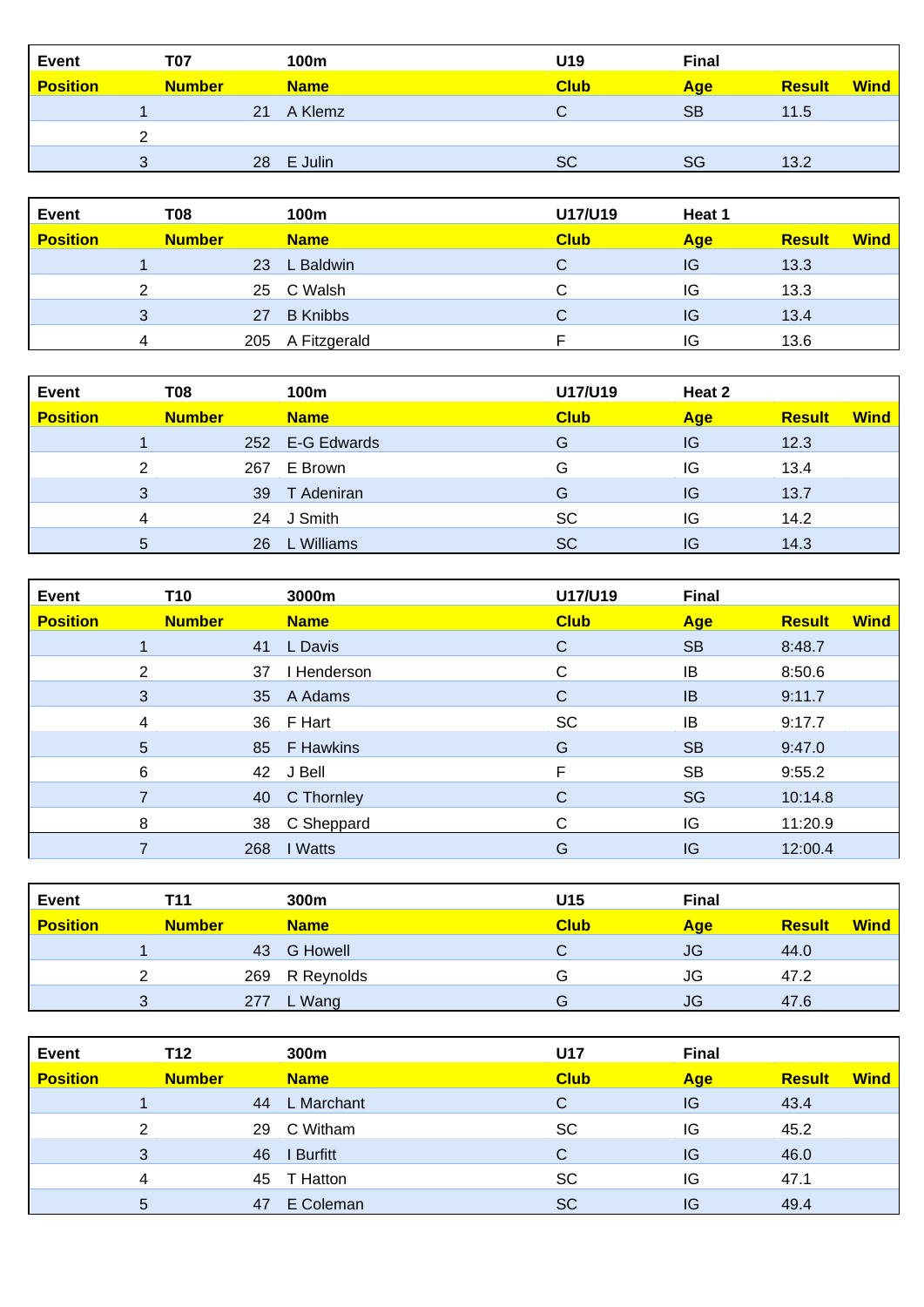| <b>Event</b>    | T <sub>13</sub> |    | 300m        | U <sub>15</sub> | <b>Final</b> |               |             |
|-----------------|-----------------|----|-------------|-----------------|--------------|---------------|-------------|
| <b>Position</b> | <b>Number</b>   |    | <b>Name</b> | <b>Club</b>     | Age          | <b>Result</b> | <b>Wind</b> |
|                 |                 | 8  | O Belbeck   | C               | JB           | 39.3          |             |
|                 | C               |    | 51 F Coombe | С               | <b>JB</b>    | 39.8          |             |
|                 | 3               |    | 50 T Blakey | <b>SC</b>       | <b>JB</b>    | 40.8          |             |
|                 | 4               |    | 54 S King   | <b>SC</b>       | JB           | 41.0          |             |
|                 | 5               |    | 52 A Calver | <b>SC</b>       | <b>JB</b>    | 41.4          |             |
|                 | 6               | 53 | W Whitfield |                 | JB           | 42.1          |             |

| <b>Event</b>    | T <sub>15</sub> |     | 80mH         | U15/U17     | <b>Final</b> |               |             |
|-----------------|-----------------|-----|--------------|-------------|--------------|---------------|-------------|
| <b>Position</b> | <b>Number</b>   |     | <b>Name</b>  | <b>Club</b> | <b>Age</b>   | <b>Result</b> | <b>Wind</b> |
|                 |                 | 58  | J Duncton    | G           | IG           | 11.4          |             |
|                 |                 | 23  | L Baldwin    | C           | IG           | 12.5          |             |
|                 | 3               | 270 | F Hampton    | G           | IG           | 13.2          |             |
|                 | 4               |     | 59 G Sargent | <b>SC</b>   | IG           | 15.5          |             |

| <b>Event</b>    | T16           |     | 75mH        | U15         | <b>Final</b> |               |             |
|-----------------|---------------|-----|-------------|-------------|--------------|---------------|-------------|
| <b>Position</b> | <b>Number</b> |     | <b>Name</b> | <b>Club</b> | <b>Age</b>   | <b>Result</b> | <b>Wind</b> |
|                 |               | 60  | Atanasova   | C           | JG           | 12.9          |             |
|                 |               | 61  | R Edwards   | Û.          | JG           | 13.8          |             |
|                 |               | 271 | C Buckley   | G           | JG           | 14.3          |             |

| <b>Event</b>    | T17           |                | 100m          | U15         | <b>Final</b> |               |             |
|-----------------|---------------|----------------|---------------|-------------|--------------|---------------|-------------|
| <b>Position</b> | <b>Number</b> |                | <b>Name</b>   | <b>Club</b> | Age          | <b>Result</b> | <b>Wind</b> |
|                 |               |                | 49 E Farrier  | C           | <b>JG</b>    | 12.8          |             |
|                 | ◠             | 6              | C Newton      | C           | JG           | 13.2          |             |
|                 | 3             | 186            | L Baber-Smtih | G           | <b>JG</b>    | 13.3          |             |
|                 | 4             | 4              | H McMahon     | C           | <b>JG</b>    | 13.5          |             |
|                 | 5             |                | R Corbin      | <b>SC</b>   | <b>JG</b>    | 13.6          |             |
|                 | 6             |                | Cook          | C           | JG           | 13.6          |             |
|                 |               | 5 <sub>5</sub> | H Blackburn   | <b>SC</b>   | <b>JG</b>    | 13.9          |             |

| <b>Event</b>    | T18           |    | 100m         | U15         | <b>Final</b> |               |
|-----------------|---------------|----|--------------|-------------|--------------|---------------|
| <b>Position</b> | <b>Number</b> |    | <b>Name</b>  | <b>Club</b> | <b>Age</b>   | <b>Result</b> |
|                 |               | 11 | J Masters    | C           | <b>JB</b>    | 11.5          |
|                 | 2             |    | 8 O Belbeck  | С           | <b>JB</b>    | 11.7          |
|                 | 3             | 14 | M Erith      | <b>SC</b>   | <b>JB</b>    | 11.9          |
|                 | 4             |    | 9 L Joseph   | <b>SC</b>   | <b>JB</b>    | 11.9          |
|                 | 5             |    | 12 J Foulkes | <b>SC</b>   | <b>JB</b>    | 12.9          |
|                 | 6             |    |              |             |              |               |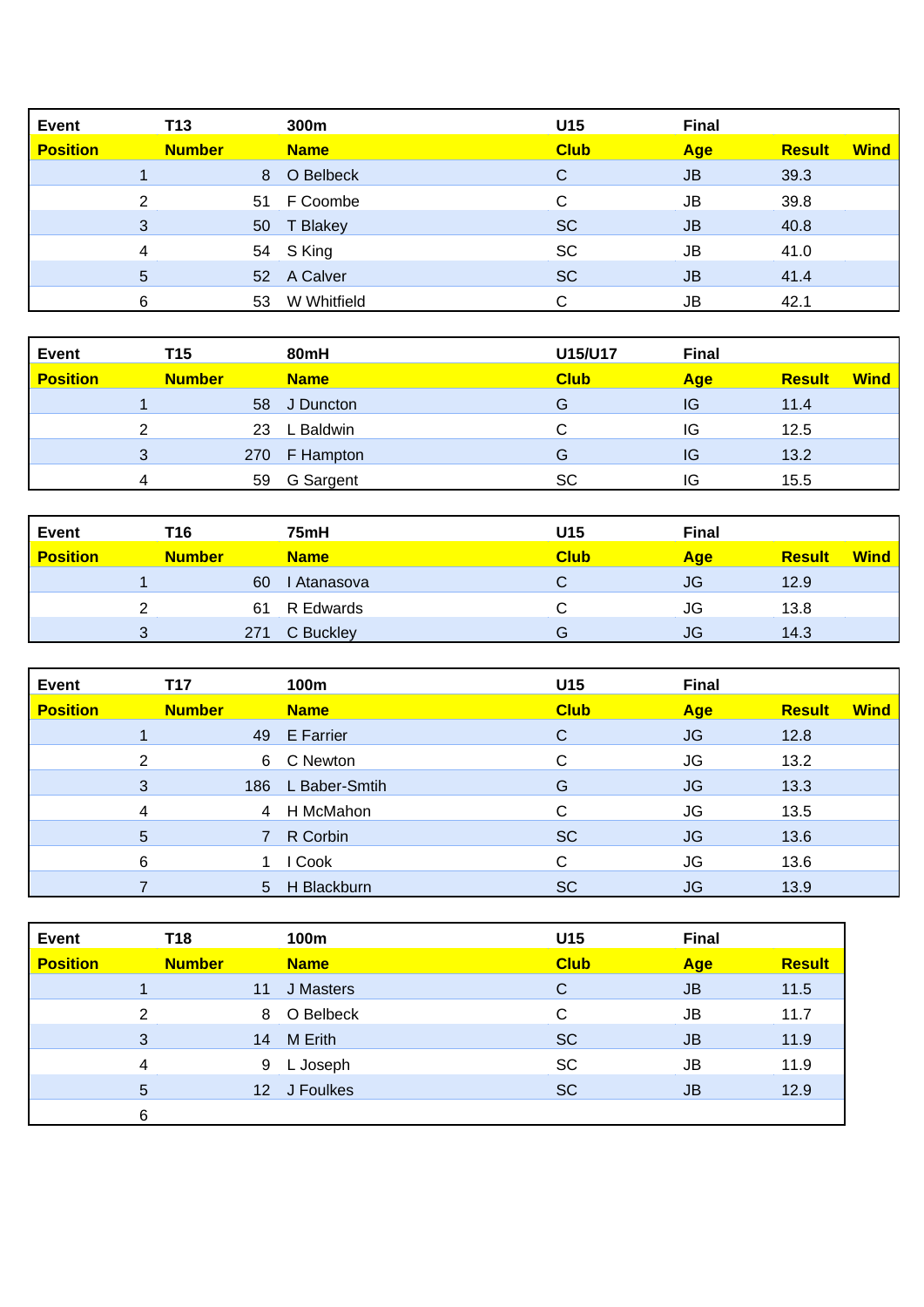| <b>Event</b>    | T19           | 100m             | <b>U17</b>  |     | <b>Final</b>  |
|-----------------|---------------|------------------|-------------|-----|---------------|
| <b>Position</b> | <b>Number</b> | <b>Name</b>      | <b>Club</b> | Age | <b>Result</b> |
|                 |               | 25 C Walsh       | C           | IG  | 13.0          |
|                 | 2             | L Baldwin<br>23  | C           | IG  | 13.1          |
|                 | 3<br>267      | E Brown          | G           | IG  | 13.2          |
|                 | 4             | 205 A Fitzgerald | F           | IG  | 13.5          |
|                 | 5             | 39 T Adeniran    | G           | IG  | 13.8          |
|                 | 6             | J Smith<br>24    | <b>SC</b>   | IG  | 14.3          |
|                 | 252           | E-G Edwards      | G           | IG  | 14.3          |

| <b>Event</b>    | T21            |     | 800m             | U17/U19     | <b>Final</b> |               |
|-----------------|----------------|-----|------------------|-------------|--------------|---------------|
| <b>Position</b> | <b>Number</b>  |     | <b>Name</b>      | <b>Club</b> | Age          | <b>Result</b> |
|                 |                | 67  | E Hood           | G           | <b>SB</b>    | 02:01.5       |
|                 | $\overline{2}$ | 68  | H Sheffield      | <b>SC</b>   | IB           | 02:02.0       |
|                 | 3              | 272 | C Worsford       | G           | <b>IB</b>    | 02:05.7       |
|                 | 4              | 64  | L Shrewsbury     | SC          | <b>SB</b>    | 02:06.7       |
|                 | 5              | 65  | <b>B</b> Groves  | <b>SC</b>   | IB           | 02:14.4       |
|                 | 6              | 273 | A Cruise         | G           | IB           | 02:14.2       |
|                 | 7              | 62  | I Boyd           | <b>SC</b>   | <b>IB</b>    | 02:15.0       |
|                 | 8              | 63  | <b>B</b> Turbard | С           | IB           | 02:15.8       |

| <b>Event</b>    | T22           |    | 800m         | U15         | <b>Final</b> |               |
|-----------------|---------------|----|--------------|-------------|--------------|---------------|
| <b>Position</b> | <b>Number</b> |    | <b>Name</b>  | <b>Club</b> | Age          | <b>Result</b> |
|                 |               | 70 | L Johnson    | C           | JB           | 02:19.3       |
|                 | 2             |    | 274 A Ashley | G           | <b>JB</b>    | 02:21.2       |
|                 | 3             |    | 73 F Johnson | C           | <b>JB</b>    | 02:21.4       |
|                 | 4             | 91 | J Horton     | <b>SC</b>   | <b>JB</b>    | 02:25.6       |
|                 | 5             | 72 | H Watson     | <b>SC</b>   | <b>JB</b>    | 02:30.1       |
|                 | 6             |    |              |             |              |               |

| <b>Event</b>    | T23           | 800m             | U15/U17     | <b>Final</b> |               |
|-----------------|---------------|------------------|-------------|--------------|---------------|
| <b>Position</b> | <b>Number</b> | <b>Name</b>      | <b>Club</b> | Age          | <b>Result</b> |
|                 | 75            | F McFadden       | <b>SC</b>   | IG           | 02:24.0       |
|                 | 2<br>78       | B Heath-Smith    | C           | <b>JG</b>    | 02:29.9       |
|                 | 3<br>74       | <b>B</b> Collins | <b>SC</b>   | IG           | 02:34.3       |
|                 | 4             | 5 H Blackburn    | <b>SC</b>   | <b>JG</b>    | 02:37.0       |
| 5               | 43            | <b>G</b> Howell  | C           | <b>JG</b>    | 02:39.1       |
| 6               | 277           | L Wang           | G           | <b>JG</b>    | 02:41.9       |
|                 | 79            | <b>B</b> Monk    | <b>SC</b>   | JG           | 02:42.7       |
|                 | 8<br>77       | D van Wyk        | SC          | <b>JG</b>    | 02:43.0       |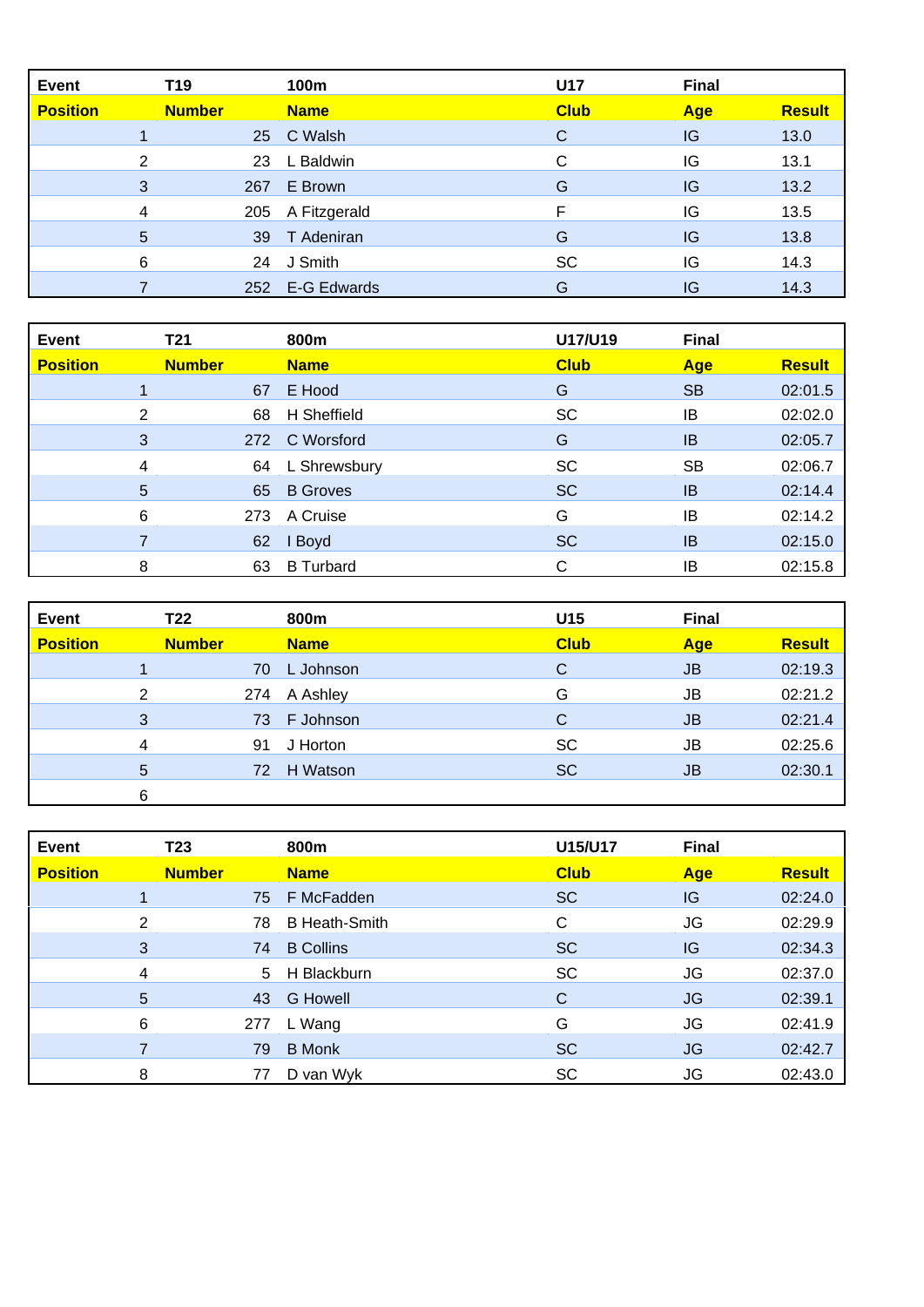| <b>Event</b>    | T25           |     | 200m             | U15         | <b>Final</b> |               |
|-----------------|---------------|-----|------------------|-------------|--------------|---------------|
| <b>Position</b> | <b>Number</b> |     | <b>Name</b>      | <b>Club</b> | Age          | <b>Result</b> |
|                 |               | 49  | <b>E</b> Farrier | C           | JG           | 26.2          |
|                 | 2             | 81  | K Swaine         | SC          | JG           | 27.8          |
|                 | 3             | 56  | U Mohammed       | G           | JG           | 28.1          |
|                 | 4             | 186 | L Baber-Smtih    | G           | JG           | 28.9          |
|                 | 5             | 83  | F Early          | <b>SC</b>   | JG           | 29.7          |
|                 | 6             | 84  | P Abercrombe     | <b>SC</b>   | JG           | 30.0          |

| Event           | T26           |    | 200m            | U17         | Heat 1 |               |
|-----------------|---------------|----|-----------------|-------------|--------|---------------|
| <b>Position</b> | <b>Number</b> |    | <b>Name</b>     | <b>Club</b> | Age    | <b>Result</b> |
|                 |               | 44 | L Marchant      | С           | IG     | 27.1          |
|                 | 2             | 89 | <b>B</b> Morley | <b>SC</b>   | IG     | 27.8          |
|                 | 3             | 86 | I Couzens       | <b>SC</b>   | IG     | 30.8          |
|                 | 4             |    |                 |             |        |               |
|                 | 5             |    | 28 E Julin      | <b>SC</b>   | SG     | 27.6          |

| Event           | T <sub>25</sub> |     | 200m          | U15         | Heat 1     |               |             |
|-----------------|-----------------|-----|---------------|-------------|------------|---------------|-------------|
| <b>Position</b> | <b>Number</b>   |     | <b>Name</b>   | <b>Club</b> | <b>Age</b> | <b>Result</b> | <b>Wind</b> |
|                 |                 | 148 | T-J Nickleson | G           | IB         | 24.2          |             |
|                 | ົ               | 99  | A Beer        | C           | ΙB         | 24.8          |             |
|                 | 3               | 100 | L Skinner     | <b>SC</b>   | IB         | 25.2          |             |
|                 | 4               | 101 | J Hamilton    | C           | IB         | 25.3          |             |
|                 | 5               |     |               |             |            |               |             |

| <b>Event</b>    | T <sub>25</sub> |     | 200m        | U15         | Heat 2     |               |             |
|-----------------|-----------------|-----|-------------|-------------|------------|---------------|-------------|
| <b>Position</b> | <b>Number</b>   |     | <b>Name</b> | <b>Club</b> | <b>Age</b> | <b>Result</b> | <b>Wind</b> |
|                 |                 | 284 | I Olateju   | G           | IB         | 25.1          |             |
|                 | ົ               | 102 | L Mitchell  | SC          | IB         | 25.9          |             |
|                 | 3               | 98  | J Tanski    | <b>SC</b>   | IB         | 26.2          |             |
|                 | $\overline{4}$  |     |             |             |            |               |             |
|                 | 5               |     |             |             |            |               |             |

| Event           | T25           |     | 200 <sub>m</sub> | U15         | <b>Final</b> |               |
|-----------------|---------------|-----|------------------|-------------|--------------|---------------|
| <b>Position</b> | <b>Number</b> |     | <b>Name</b>      | <b>Club</b> | <b>Age</b>   | <b>Result</b> |
|                 |               | 11  | J Masters        | С           | JB           | 24.1          |
|                 | ◠             | 213 | J Leach          | G           | JB           | 25.7          |
|                 | 3             | 48  | A Kehn-Alafun    | G           | JB           | 25.9          |
|                 | 4             | 96  | A Bentley        | SC          | JB           | 26.5          |

| <b>Event</b>    | T <sub>29</sub> |     | 200m        | U17         | Heat 2     |               |             |
|-----------------|-----------------|-----|-------------|-------------|------------|---------------|-------------|
| <b>Position</b> | <b>Number</b>   |     | <b>Name</b> | <b>Club</b> | <b>Age</b> | <b>Result</b> | <b>Wind</b> |
|                 |                 | 284 | I Olateju   | G           | IB         | 25.1          |             |
|                 | ົ               | 102 | L Mitchell  | <b>SC</b>   | IB         | 25.9          |             |
|                 | 3               | 98  | J Tanski    | <b>SC</b>   | IB         | 26.2          |             |
|                 | 4               |     |             |             |            |               |             |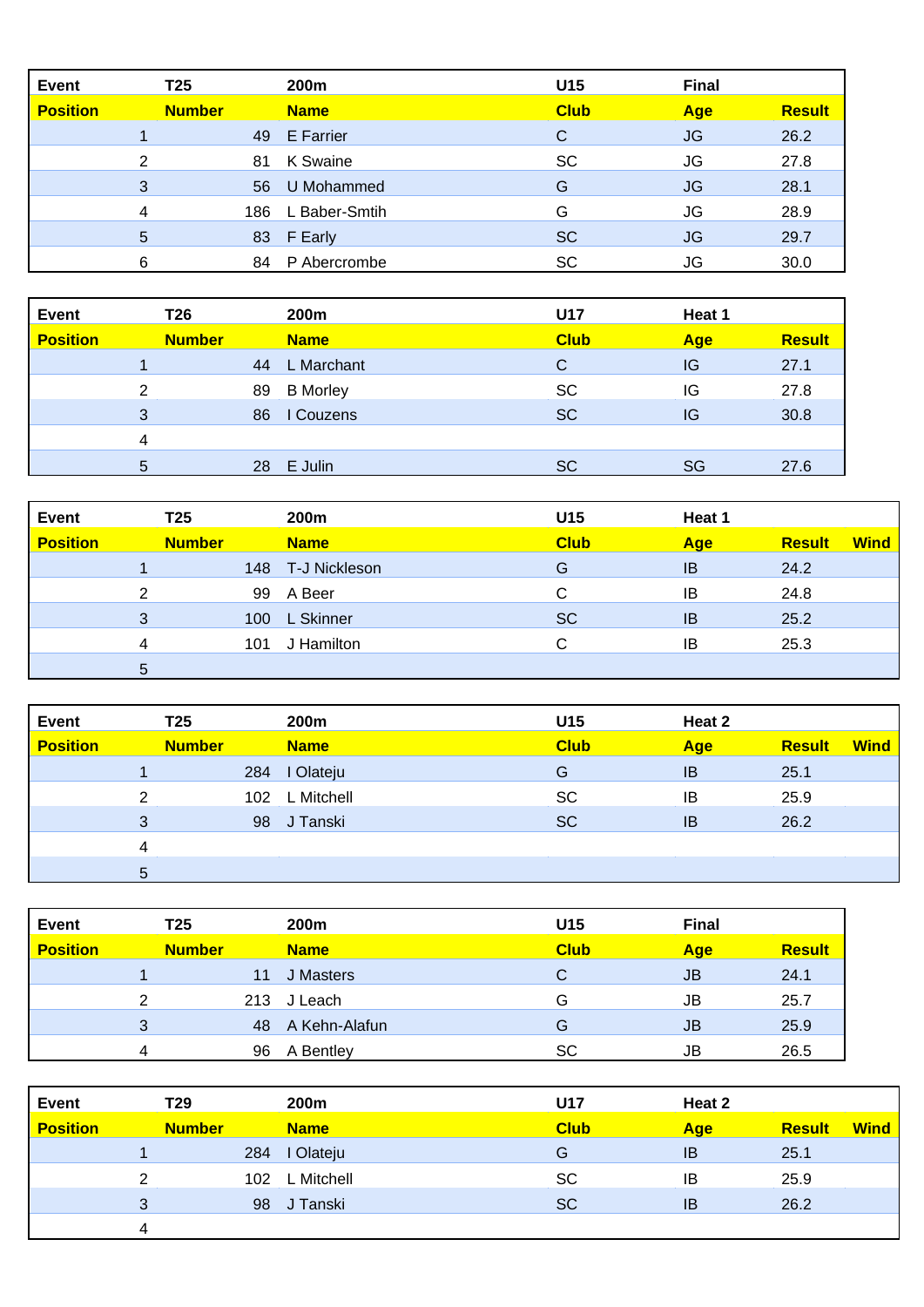| <b>Event</b>    | <b>T31</b>    | 1500m             | U15/U17     | <b>Final</b> |               |             |
|-----------------|---------------|-------------------|-------------|--------------|---------------|-------------|
| <b>Position</b> | <b>Number</b> | <b>Name</b>       | <b>Club</b> | <b>Age</b>   | <b>Result</b> | <b>Wind</b> |
|                 | 113           | <b>S</b> Forrest  | <b>SC</b>   | IB           | 04:22.3       |             |
| 2               | 110           | T Gavin           | C           | IB           | 4:27.8        |             |
| 3               | 106           | D Martin          | <b>SC</b>   | <b>JB</b>    | 4:28.1        |             |
| 4               | 105           | S Wilson          | <b>SC</b>   | <b>JB</b>    | 4:30.7        |             |
| $\overline{5}$  |               | 273 A Cruise      | G           | IB           | 4:32.2        |             |
| 6               | 111           | A Clark           | <b>SC</b>   | IB           | 4:44.0        |             |
|                 | 108           | T Wightman        | C           | <b>JB</b>    | 4:55.7        |             |
| 8               | 104           | M Benfield        | <b>SC</b>   | JB           | 04:59.4       |             |
| 9               | 109           | F Brown           | <b>SC</b>   | <b>IB</b>    | 5:05.7        |             |
| 10              | 112           | G Quartermaine    | C           | IB           | 05:12.6       |             |
| 11              | 107           | <b>B</b> Golledge | F           | <b>JB</b>    | 05:19.6       |             |

| <b>Event</b>    | T32            |     | 1500m          | U19         | <b>Final</b> |               |             |
|-----------------|----------------|-----|----------------|-------------|--------------|---------------|-------------|
| <b>Position</b> | <b>Number</b>  |     | <b>Name</b>    | <b>Club</b> | <b>Age</b>   | <b>Result</b> | <b>Wind</b> |
|                 |                |     | 118 F Cooper   | <b>SC</b>   | <b>SB</b>    | 04:09.3       |             |
|                 | $\overline{2}$ |     | 116 T Stubbins | С           | SB           | 04:28.5       |             |
|                 | 3              |     | 115 J Barry    | C           | <b>SB</b>    | 04:53.2       |             |
|                 | 4              | 117 | W Morris       | <b>SC</b>   | SB           | 04:54.9       |             |
|                 | 5              |     |                |             |              |               |             |

| <b>Event</b>    | <b>T33</b>     |     | 1500m       | U15         | <b>Final</b> |               |             |
|-----------------|----------------|-----|-------------|-------------|--------------|---------------|-------------|
| <b>Position</b> | <b>Number</b>  |     | <b>Name</b> | <b>Club</b> | Age          | <b>Result</b> | <b>Wind</b> |
|                 |                | 123 | E Spencer   | <b>SC</b>   | <b>JG</b>    | 4:42.5        |             |
|                 | $\overline{2}$ | 125 | M Thomson   | C           | JG           | 4:53.9        |             |
|                 | 3              | 121 | H Smith     | C           | <b>JG</b>    | 5:12.9        |             |
|                 | 4              | 122 | I Merriman  | <b>SC</b>   | JG           | 5:29.6        |             |
|                 | 5              | 120 | L Hilary    | C           | <b>JG</b>    | 5:31.4        |             |
|                 | 6              | 124 | C Shepherd  | <b>SC</b>   | JG           | 5:32.7        |             |
|                 |                |     |             |             |              |               |             |

| Event           | T34               |     | 1500m          | U17/U19     | <b>Final</b> |               |             |
|-----------------|-------------------|-----|----------------|-------------|--------------|---------------|-------------|
| <b>Position</b> | <b>Number</b>     |     | <b>Name</b>    | <b>Club</b> | Age          | <b>Result</b> | <b>Wind</b> |
|                 |                   | 129 | S Rosewell     | <b>SC</b>   | IG           | 04:40.5       |             |
|                 |                   | 119 | J Hill         | <b>SC</b>   | SG           | 04:56.0       |             |
|                 | $\mathbf{r}$<br>J | 127 | <b>Spinney</b> | <b>SC</b>   | SG           | 04:57.3       |             |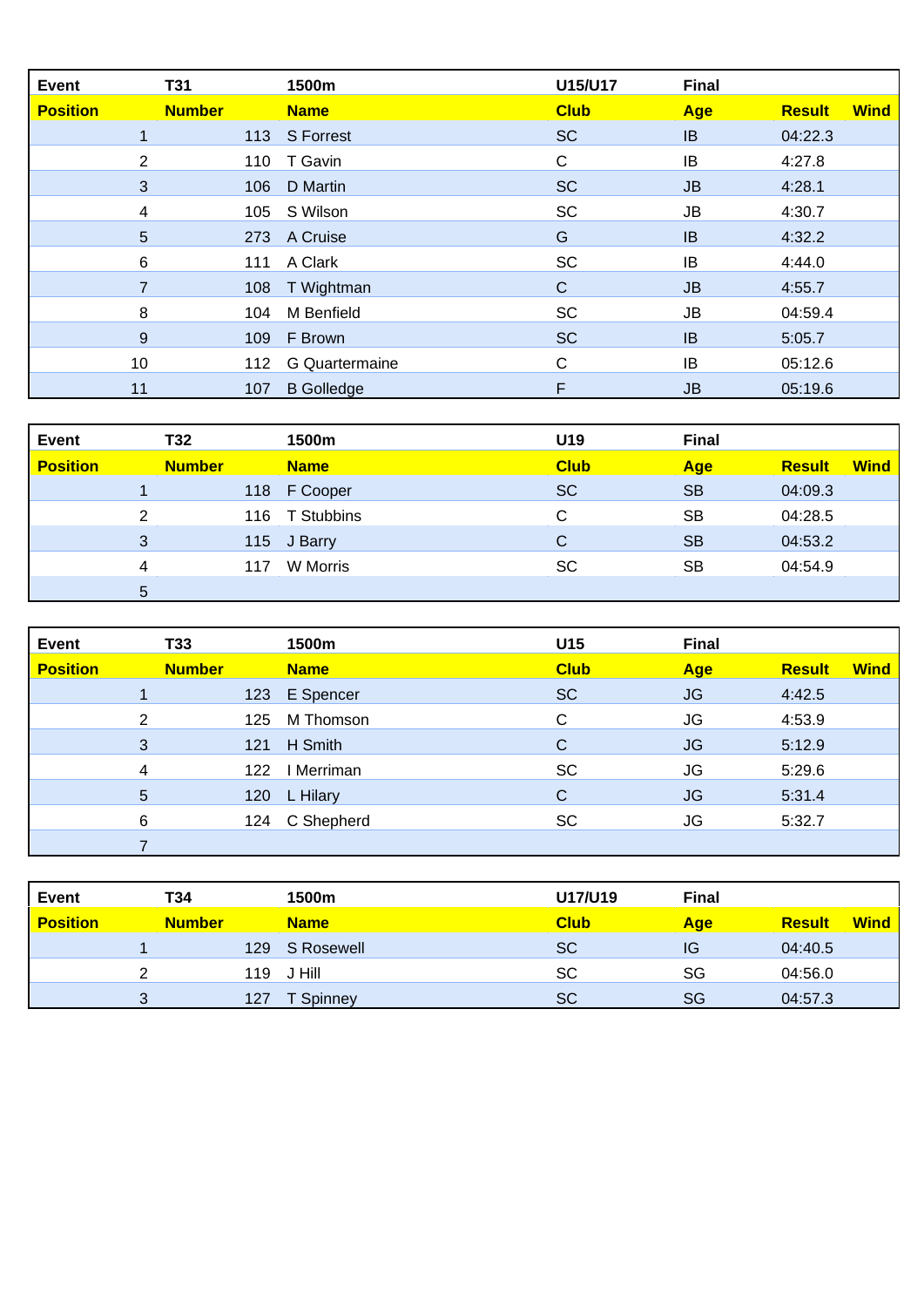| <b>Event</b>    | T36            |     | 200m              | U15         | <b>Final</b> |               |             |
|-----------------|----------------|-----|-------------------|-------------|--------------|---------------|-------------|
| <b>Position</b> | <b>Number</b>  |     | <b>Name</b>       | <b>Club</b> | Age          | <b>Result</b> | <b>Wind</b> |
|                 |                |     | 148 T-J Nickleson | G           | IB           | 23.8          |             |
|                 | $\overline{2}$ | 284 | I Olateju         | G           | IB           | 24.2          |             |
|                 | 3              | 99  | A Beer            | C           | IB           | 24.3          |             |
|                 | 4              | 100 | L Skinner         | <b>SC</b>   | IB           | 25.0          |             |
|                 | 5              | 101 | J Hamilton        | $\mathbf C$ | <b>IB</b>    | 25.3          |             |
|                 | 6              | 102 | L Mitchell        | <b>SC</b>   | IB           | 25.4          |             |
|                 |                |     |                   |             |              |               |             |

| <b>Event</b>    | T33           |     | <b>Steeplechase</b> | U19         | <b>Final</b> |                              |
|-----------------|---------------|-----|---------------------|-------------|--------------|------------------------------|
| <b>Position</b> | <b>Number</b> |     | <b>Name</b>         | <b>Club</b> | <b>Age</b>   | <b>Wind</b><br><b>Result</b> |
|                 |               | 130 | K Dee               |             | <b>SG</b>    | 05:06.3                      |
|                 |               | 131 | Williams            |             | SG           | 05:46.3                      |

## **Field**

## **Gloucestershire Schools County Championships Prince of Wales Stadium Saturday 11th June 2022**

| <b>Event</b>    | <b>F01</b>    |     | <b>Hammer</b>      | <b>All Age Groups</b> |           |               |             |
|-----------------|---------------|-----|--------------------|-----------------------|-----------|---------------|-------------|
| <b>Position</b> | <b>Number</b> |     | <b>Name</b>        | <b>Club</b>           | Age       | <b>Result</b> | Weight (kg) |
|                 |               | 133 | S Turbard          | C                     | <b>JG</b> | 26.44         |             |
|                 | 2             |     | 132 Z Arrenberg    | C                     | JG        | 19.76         |             |
|                 | 3             |     |                    |                       |           |               |             |
|                 | 4             | 135 | <b>B</b> Dickinson | SC                    | IB        | 43.83         |             |
|                 | 5             |     |                    |                       |           |               |             |
|                 | 6             | 134 | M Harvey           |                       | SG        | 42.1          |             |
|                 |               | 290 | C Campion          | G                     | <b>SG</b> | 41.42         |             |

| <b>Event</b>    |   | <b>F02</b>    | <b>Pole Vault</b> | <b>All Age Groups</b> |     |                    |  |
|-----------------|---|---------------|-------------------|-----------------------|-----|--------------------|--|
| <b>Position</b> |   | <b>Number</b> | <b>Name</b>       | <b>Club</b>           | Age | <b>Result Wind</b> |  |
|                 |   |               | 137 S Bath        | <b>SC</b>             | IG  | 2.5                |  |
|                 | っ |               |                   |                       |     |                    |  |
|                 | 3 | 63            | B Turbard         |                       | ΙB  | 3.41               |  |
|                 | 4 |               |                   |                       |     |                    |  |
|                 | 5 | 140           | H Williams        | SC                    | SВ  | 3.2                |  |

| Event           |   | <b>F03</b>    | <b>Shot Putt</b> | <b>U15 Junior</b><br><b>Boys</b> |     |       |                           |
|-----------------|---|---------------|------------------|----------------------------------|-----|-------|---------------------------|
| <b>Position</b> |   | <b>Number</b> | <b>Name</b>      | <b>Club</b>                      | Age |       | <b>Result Weight (kg)</b> |
|                 |   |               | 143 H Walker     |                                  | JB  | 10.11 |                           |
|                 | っ | 141           | J Hardy          | SC                               | JB  | 9.65  |                           |
|                 | 3 | 142           | W Laight         | SC                               | JB  | 9.10  |                           |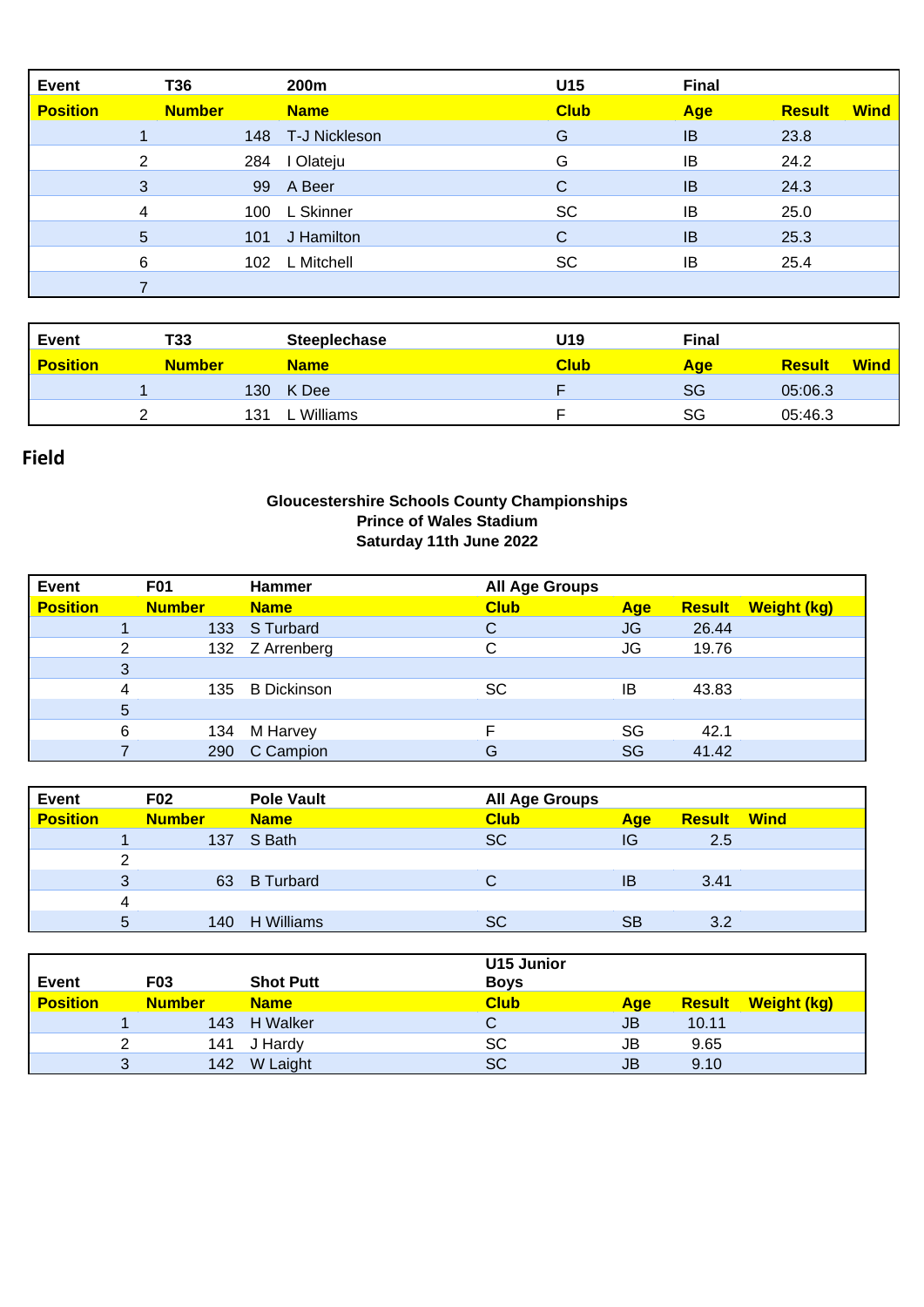| Event           |   | <b>F04</b>    | High Jump       | U15 Junior<br>Girls |           |               |                    |
|-----------------|---|---------------|-----------------|---------------------|-----------|---------------|--------------------|
| <b>Position</b> |   | <b>Number</b> | <b>Name</b>     | <b>Club</b>         | Age       | <b>Result</b> | <b>Weight (kg)</b> |
|                 |   | 144           | <b>M</b> Harris | <b>SC</b>           | JG        | 1.40          |                    |
|                 | 2 |               | 145 A Marklove  | <b>SC</b>           | JG        | 1.35          |                    |
|                 | 3 |               | 146 S Wilkinson | <b>SC</b>           | <b>JG</b> | 1.25          |                    |
|                 | 4 |               | A Lancett       |                     | JG        | 1.20          |                    |

| <b>Event</b><br><b>F05</b> |               | Long Jump      | U17/U19<br><b>Intermediate/Senior</b><br>Girls |     |               |                    |
|----------------------------|---------------|----------------|------------------------------------------------|-----|---------------|--------------------|
| <b>Position</b>            | <b>Number</b> | <b>Name</b>    | <b>Club</b>                                    | Age | <b>Result</b> | <b>Weight (kg)</b> |
| 1                          |               | 58 J Duncton   | G                                              | IG  | 5.54          |                    |
| $\overline{2}$             |               | 155 F Barkeley | <b>SC</b>                                      | SG  | 4.85          |                    |
| $\mathbf{3}$               | 149           | M Murray       | $\mathsf{C}$                                   | IG  | 4.49          |                    |
| 4                          | 26            | L Williams     | <b>SC</b>                                      | IG  | 4.39          |                    |
| $\overline{5}$             |               | 25 C Walsh     | $\mathsf{C}$                                   | IG  | 4.37          |                    |
| 6                          | 46            | I Burfitt      | C                                              | IG  | 4.32          |                    |
| $\overline{7}$             |               | 154 L Webb     | <b>SC</b>                                      | IG  | 3.89          |                    |
| 8                          |               | 153 I Foy      | <b>SC</b>                                      | IG  | 5.56          |                    |

| Event           |   | <b>F07</b>    | Javelin     | <b>U15 Junior</b><br>Girls |           |               |                    |
|-----------------|---|---------------|-------------|----------------------------|-----------|---------------|--------------------|
| <b>Position</b> |   | <b>Number</b> | <b>Name</b> | <b>Club</b>                | Age       | <b>Result</b> | <b>Weight (kg)</b> |
|                 |   | 162           | R Buckle    | <b>SC</b>                  | JG        | 29.20         |                    |
|                 | 2 | 163           | E Olagunju  | C                          | JG        | 23.37         |                    |
|                 | 3 | 56            | U Mohammed  | G                          | JG        | 21.49         |                    |
|                 | 4 | 122           | I Merriman  | <b>SC</b>                  | JG        | 19.21         |                    |
|                 | 5 | 145           | A Marklove  | <b>SC</b>                  | <b>JG</b> | 18.22         |                    |

| Event           |   | <b>F08</b>    | <b>Discus</b>   | U17/U19<br><b>Intermediate/Senior</b><br><b>Boys</b> |     |               |                    |
|-----------------|---|---------------|-----------------|------------------------------------------------------|-----|---------------|--------------------|
| <b>Position</b> |   | <b>Number</b> | <b>Name</b>     | <b>Club</b>                                          | Age | <b>Result</b> | <b>Weight (kg)</b> |
|                 |   | 136           | L Tutcher       | <b>SC</b>                                            | IB  | 36.26         | 1.5                |
|                 | 2 | 169           | <b>B</b> Buxton | С                                                    | IB  | 32.78         | 1.5                |
|                 | 3 | 172           | G Cooper        | <b>SC</b>                                            | IB  | 30.07         | 1.5                |
|                 | 4 | 101           | J Hamilton      | С                                                    | IB  | 26.27         | 1.5                |
|                 | 5 | 167           | P Bell          | <b>SC</b>                                            | IB  | 23.39         | 1.5                |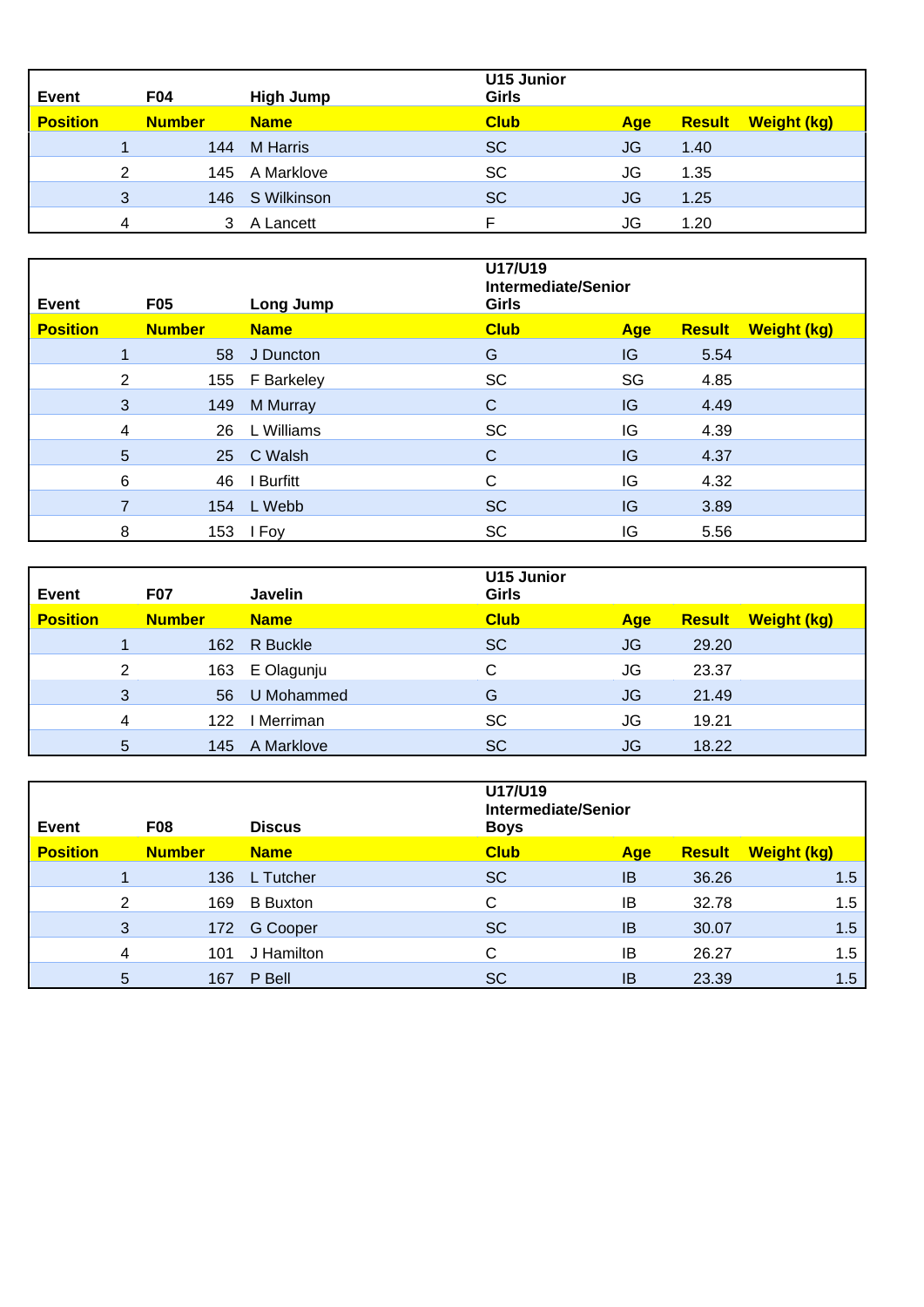| <b>Event</b>    |                | <b>F10</b>    | <b>High Jump</b> | <b>U15 Junior</b><br><b>Boys</b> |           |               |                    |
|-----------------|----------------|---------------|------------------|----------------------------------|-----------|---------------|--------------------|
| <b>Position</b> |                | <b>Number</b> | <b>Name</b>      | <b>Club</b>                      | Age       | <b>Result</b> | <b>Weight (kg)</b> |
|                 |                | 293           | O Wilson         | G                                | JB        | 1.70          |                    |
|                 | $\overline{2}$ | 50            | T Blakey         | SC                               | JB        | 1.61          |                    |
|                 | 3              | 70            | L Johnson        | С                                | JB        | 1.55          |                    |
|                 | 4              | 57            | E Palmer         | G                                | JB        | 1.50          |                    |
|                 | 5              | 180           | T Myles          | <b>SC</b>                        | <b>JB</b> | 1.45          |                    |
|                 | 6              | 181           | A Inman          | С                                | JB        | 1.45          |                    |
|                 | 7              | 182           | E Woodward       | С                                | JB        | 1.40          |                    |
|                 | 8              | 179           | S Gregory        | <b>SC</b>                        | JB        | 1.35          |                    |

| Event           |                | F <sub>09</sub> | <b>Shot Putt</b> | <b>U15 Junior</b><br>Girls |     |               |
|-----------------|----------------|-----------------|------------------|----------------------------|-----|---------------|
| <b>Position</b> |                | <b>Number</b>   | <b>Name</b>      | <b>Club</b>                | Age | <b>Result</b> |
|                 |                | 84              | P Abercrombe     | <b>SC</b>                  | JG  | 9.06          |
|                 | $\overline{2}$ |                 | R Corbin         | <b>SC</b>                  | JG  | 8.80          |
|                 | 3              | 30              | I Rodgers        | G                          | JG  | 8.71          |
|                 | 4              | 175             | A Katanyutanon   | С                          | JG  | 8.68          |
|                 | 5              | 176             | A Veresa         | <b>SC</b>                  | JG  | 7.55          |
|                 | 6              | 80              | E Rolfe          | С                          | JG  | 7.23          |

| Event           |   | <b>F11</b>    | Long Jump   | <b>U15 Junior</b><br>Girls |            |               |
|-----------------|---|---------------|-------------|----------------------------|------------|---------------|
| <b>Position</b> |   | <b>Number</b> | <b>Name</b> | <b>Club</b>                | <b>Age</b> | <b>Result</b> |
|                 |   | 61            | R Edwards   | С                          | JG         | 4.46          |
|                 | 2 | 295           | C Smith     | G                          | JG         | 4.25          |
|                 | 3 | 185           | S Champion  | <b>SC</b>                  | JG         | 4.17          |
|                 | 4 | 184           | E Woodcock  | <b>SC</b>                  | JG         | 4.05          |
|                 | 5 |               |             |                            |            |               |
|                 | 6 | 188           | H Thomas    | SC                         | IG         | 4.33          |

| <b>Event</b>    |   | F11           | <b>Triple Jump</b> | U15 Boys    |     |               |
|-----------------|---|---------------|--------------------|-------------|-----|---------------|
| <b>Position</b> |   | <b>Number</b> | <b>Name</b>        | <b>Club</b> | Age | <b>Result</b> |
|                 |   | 158           | M Barber           | <b>SC</b>   | JB  | 10.66         |
|                 | 2 | 48            | A Kehn-Alafun      | G           | JB  | 10.53         |
|                 | 3 | 157           | A Alvin            | С           | JB  | 9.76          |
|                 | 4 | 160           | R Peravan          | <b>SC</b>   | JB  | 9.74          |
|                 | 5 | 159           | W Campbell         | <b>SC</b>   | JB  | 9.35          |
|                 | 6 |               |                    |             |     |               |
|                 |   | 255           | R Edwards          | <b>SC</b>   | ΙB  | 10.4          |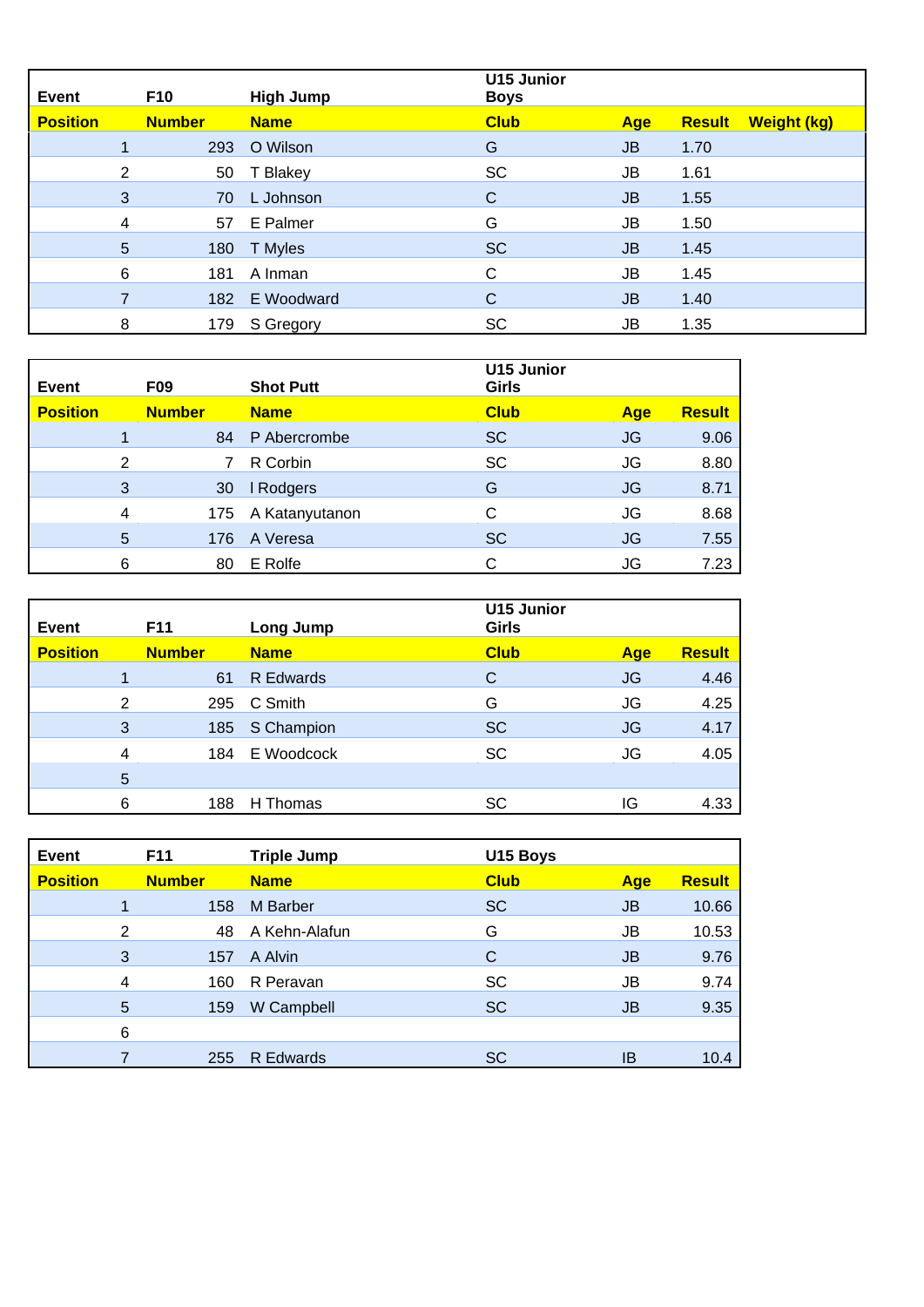| Event           |   | F <sub>12</sub> | <b>Triple Jump</b> | U17/U19<br>Girls | <b>Intermediate/Senior</b> |               |  |
|-----------------|---|-----------------|--------------------|------------------|----------------------------|---------------|--|
| <b>Position</b> |   | <b>Number</b>   | <b>Name</b>        | <b>Club</b>      | <b>Age</b>                 | <b>Result</b> |  |
|                 |   | 190             | F Hopcraft         | G                | IG                         | 9.9           |  |
|                 | 2 | 149             | M Murray           | C                | IG                         | 9.48          |  |
|                 | 3 | 189             | A Hickman          | C                | IG                         | 8.83          |  |
|                 | 4 | 192             | A Ward             | 0                | IG                         | 8.42          |  |

| Event           |   | <b>F13</b>    | Javelin           | <b>U15 Junior</b><br><b>Boys</b> |           |               |             |
|-----------------|---|---------------|-------------------|----------------------------------|-----------|---------------|-------------|
| <b>Position</b> |   | <b>Number</b> | <b>Name</b>       | <b>Club</b>                      | Age       | <b>Result</b> | Weight (kg) |
|                 |   | 195           | D Slater          | <b>SC</b>                        | <b>JB</b> | 44.25         |             |
|                 | 2 | 296           | C Mason           | G                                | JB        | 43.2          |             |
|                 | 3 |               | 72 H Watson       | <b>SC</b>                        | <b>JB</b> | 42.65         |             |
|                 | 4 |               | 194 F Parry       | C                                | JB        | 33.71         |             |
|                 | 5 | 193           | S Knowles-Jackson | <b>SC</b>                        | JB        | 30.41         |             |

| Event           |   | F14           | <b>Discus</b>      | <b>U15 Junior</b><br><b>Girls</b> |           |               |                    |  |
|-----------------|---|---------------|--------------------|-----------------------------------|-----------|---------------|--------------------|--|
| <b>Position</b> |   | <b>Number</b> | <b>Name</b>        | <b>Club</b>                       | Age       | <b>Result</b> | <b>Weight (kg)</b> |  |
|                 |   |               | 175 A Katanyutanon | C                                 | <b>JG</b> | 22.94         |                    |  |
|                 | 2 | 269           | R Reynolds         | G                                 | JG        | 18.75         |                    |  |
|                 | 3 | 201           | S Obanubi          | C                                 | <b>JG</b> | 18.12         |                    |  |
|                 | 4 | 197           | <b>B</b> Dobsa     | <b>SC</b>                         | JG        | 17.45         |                    |  |
|                 | 5 | 198           | S Walsh            | <b>SC</b>                         | JG        | 15.93         |                    |  |
|                 | 6 | 199           | F Donaghey         | <b>SC</b>                         | JG        | 15.03         |                    |  |

| Event           |   | F <sub>15</sub> | <b>Shot Putt</b> | U17/U19<br><b>Intermediate/Senior</b><br>Girls |            |               |
|-----------------|---|-----------------|------------------|------------------------------------------------|------------|---------------|
| <b>Position</b> |   | <b>Number</b>   | <b>Name</b>      | <b>Club</b>                                    | <b>Age</b> | <b>Result</b> |
|                 |   | 207             | A Hazell         | G                                              | IG         | 10.58         |
|                 | 2 | 270             | F Hampton        | G                                              | IG         | 9.90          |
|                 | 3 | 203             | A Griffiths      | <b>SC</b>                                      | IG         | 7.94          |
|                 | 4 | 205             | A Fitzgerald     | F                                              | IG         | 7.10          |
|                 | 5 |                 |                  |                                                |            |               |
|                 | 6 | 206             | Imerson          | SC                                             | SG         | 9.70          |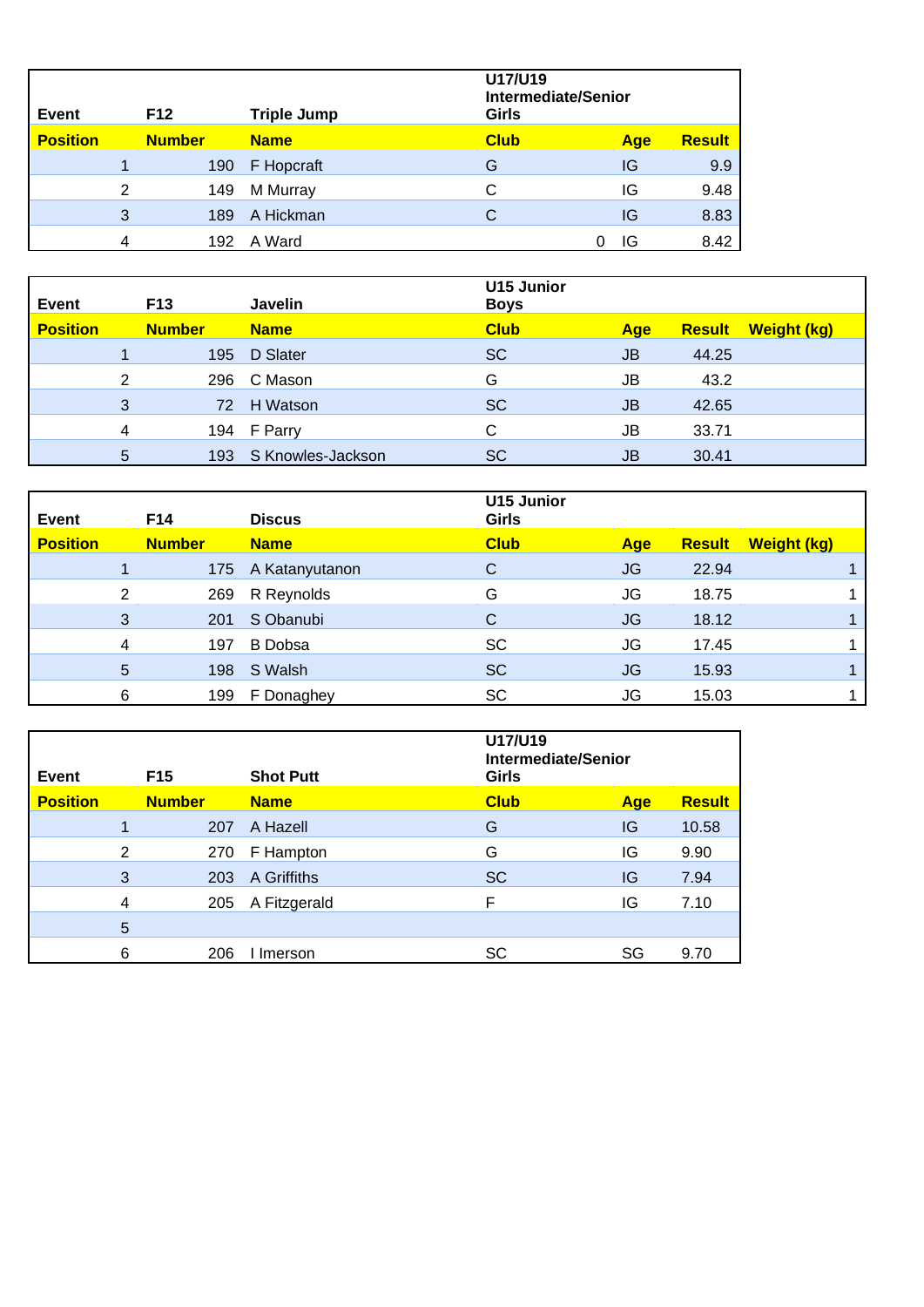| Event           |   | F16           | <b>High Jump</b> | U17/U19<br>Intermediate/Senior<br><b>Girls</b> |     |               |                    |
|-----------------|---|---------------|------------------|------------------------------------------------|-----|---------------|--------------------|
| <b>Position</b> |   | <b>Number</b> | <b>Name</b>      | <b>Club</b>                                    | Age | <b>Result</b> | <b>Weight (kg)</b> |
|                 |   | 208           | E Kovac          | <b>SC</b>                                      | IG  | 1.48          |                    |
|                 | 2 |               | 209 L Scott      | C                                              | IG  | 1.45          |                    |
|                 | 3 | 39            | T Adeniran       | G                                              | IG  | 1.4           |                    |
|                 | 4 | 211           | M Smith          | <b>SC</b>                                      | IG  | 1.4           |                    |
|                 | 5 | 267           | E Brown          | G                                              | IG  | 1.35          |                    |
|                 | 6 | 24            | J Smith          | SC                                             | IG  | 1.35          |                    |

| Event           |   | F <sub>17</sub> | Long Jump      | U17/U19<br>Intermediate/Senior<br><b>Boys</b> |            |               |
|-----------------|---|-----------------|----------------|-----------------------------------------------|------------|---------------|
| <b>Position</b> |   | <b>Number</b>   | <b>Name</b>    | <b>Club</b>                                   | <b>Age</b> | <b>Result</b> |
|                 |   | 216             | J Wigglesworth | <b>SC</b>                                     | IB         | 5.42          |
|                 | 2 | 218             | J Young        | <b>SC</b>                                     | IB         | 5.32          |
|                 | 3 | 214             | C McCormack    | С                                             | ΙB         | 5.32          |
|                 | 4 |                 | C Hattam       |                                               | IB         | 5.26          |

| Event           |   | F <sub>18</sub> | Javelin      | U17/U19<br><b>Boys</b> | Intermediate/Senior |               |                    |
|-----------------|---|-----------------|--------------|------------------------|---------------------|---------------|--------------------|
| <b>Position</b> |   | <b>Number</b>   | <b>Name</b>  | <b>Club</b>            | Age                 | <b>Result</b> | <b>Weight (kg)</b> |
|                 |   | 223             | R Lombard    | G                      | IB                  | 56.51         | 700                |
|                 | 2 | 224             | L Harrell    | <b>SC</b>              | IB                  | 36.87         | 700                |
|                 | 3 | 225             | C Narruz     | <b>SC</b>              | IB                  | 35.87         | 700                |
|                 | 4 |                 |              |                        |                     |               |                    |
|                 | 5 | 226             | O Risborough | С                      | <b>SB</b>           | 40.24         | 800                |
|                 | 6 | 227             | A Shrewsbury | SC                     | <b>SB</b>           | 34.43         | 800                |

| <b>Event</b>    | F19           | <b>Discus</b> | <b>U15 Junior</b><br><b>Boys</b> |     |                    |  |
|-----------------|---------------|---------------|----------------------------------|-----|--------------------|--|
| <b>Position</b> | <b>Number</b> | <b>Name</b>   | <b>Club</b>                      | Age | <b>Result Wind</b> |  |
|                 |               | 194 F Parry   |                                  | JB  | 24.37              |  |
|                 |               | 230 H Dewar   | SC                               | JB  | 21.86              |  |

| <b>Event</b>    |   | <b>F20</b>    | <b>Shot Putt</b>   | U17/U19<br>Intermediate/Senior<br><b>Boys</b> |     |               |
|-----------------|---|---------------|--------------------|-----------------------------------------------|-----|---------------|
| <b>Position</b> |   | <b>Number</b> | <b>Name</b>        | <b>Club</b>                                   | Age | <b>Result</b> |
|                 |   | 135           | <b>B</b> Dickinson | <b>SC</b>                                     | IB  | 12.31         |
|                 | 2 | 172           | G Cooper           | <b>SC</b>                                     | ΙB  | 12.23         |
|                 | 3 | 234           | J Cunningham       | С                                             | IB  | 10.54         |
|                 | 4 | 237           | <b>B</b> Spain     | <b>SC</b>                                     | ΙB  | 10.1          |
|                 | 5 | 235           | T Powell           | С                                             | IB  | 9.02          |
|                 | 6 | 233           | F Karadia          | С                                             | IB  | 8.96          |
|                 |   |               |                    |                                               |     |               |